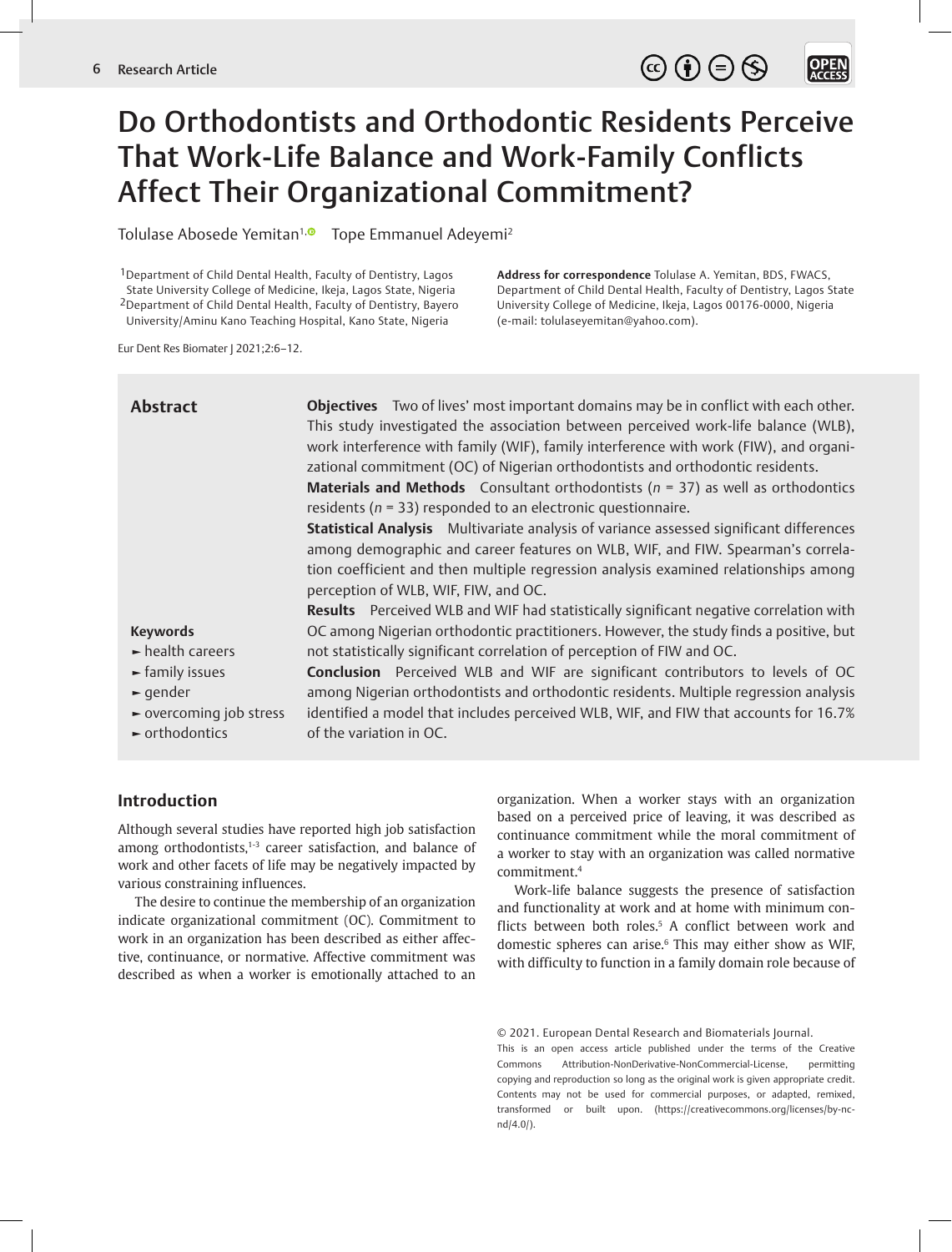time devoted to a work role,<sup>7</sup> or present as FIW, with interference between household tasks and work domain.8

In determining relationships between WLB and OC, it had been shown that commitment to work depends on the capacity to balance work and domestic activities, job satisfaction, and satisfaction with conditions of service.<sup>9</sup>

Although work-family conflicts were reportedly related to gender; however, with increased skill, gender notwithstanding, work-family conflicts declined. This was attributed to accommodations made by work-oriented people to reduce conflicts with career duties while family-oriented workers make accommodations to reduce conflicts with family responsibilities.10

Despite orthodontics' relative longevity as a dental specialty, research into orthodontic specialists' and trainees' individual, work, and practice characteristics has been scarce, making this aspect of the orthodontic career largely subjective in evidence. This dearth of methodical data can create barriers to detecting and understanding contributing factors to orthodontist's individual and professional achievement. Such data could be useful in the selection of new associates as well as assist in the retention of current practitioners.

This study investigates how perceived WLB, WIF, FIW, and OC of Nigerian orthodontists and orthodontic residents interrelate.

### **Materials and Methods**

#### **Ethical Consideration**

Institutional review board approval was obtained. A consent letter was e-mailed to each study participant.

#### **Participants**

The target population for this study was orthodontic residents in training and orthodontists working in Nigeria. A current list of all orthodontists and orthodontic residents in Nigeria was obtained from the Nigerian Association of Orthodontists (NAO) database. Individual residency programs were contacted to verify the list of all orthodontic residents.

#### **Sampling Method**

This was a prospective and questionnaire-based study. A purposive sampling technique was used.

#### **Data Collection**

An electronic questionnaire was distributed by using Google Forms to Nigeria-based members of NAO, with three follow-up reminders sent at 7-day intervals. Those working outside Nigeria, retired orthodontists and nonspecialists were excluded. There were approximately 97 orthodontists and orthodontic residents practicing in Nigeria who met the criteria. The first posting resulted in 37 responses. The first additional emailing to nonrespondents added 18 questionnaires. The second additional posting returned six responses. The third and last reminder produced nine responses. A 72.2% response rate was attained. Nonresponse error was handled to guarantee external validity by comparing initial and late responders.<sup>11</sup>

#### **Research Measures**

The questionnaire was piloted with four orthodontists and four orthodontic residents prior to final distribution to verify validity and ease of completion. A final version was developed after modifications were made. Section one had demographic information such as gender, age, marital status, and professional status. Section two had a WLB scale<sup>12</sup> with statements related to WLB (**►Table 2**). Higher mean scores of the WLB scale represent increased perception of achievement and belief of WLB.12

Sections three and four included scales for the perception of WIF and of FIW respectively (**►Table 2**), measured using eight statements.<sup>8</sup> High scores on each measure represents high perception of interference.

The degree of OC is measured by using a portion of commitment index in section five (**►Table 2**).13 It has 11 statements rated for respondent's belief on OC.

#### **Data Analysis**

Statistical evaluation was done by using the Statistical Package for the Social Sciences (SPSS, version 22.0) software. Assessment of internal consistency using Cronbach's α showed internal reliability of 0.67 for WLB scale, while WIF and FIW scales had internal reliability of 0.82 and 0.87, respectively. Comparison of early and late responders using *t*-tests showed no significant difference with the mean difference range of −0.80 to 0.68. Multivariate analysis of variance tested variances among demographic and career features for WLB, WIF, and FIW. Spearman's correlation coefficient and multiple regression analysis tested for relationships among perception of WLB, WIF, FIW, and OC. A level of 0.05 significance was set.

#### **Results**

The demographics and career features of study participants are presented in **►Table 1**.

The relationship between sociodemographic characteristics and perceptions of WLB, WIF, and FIW (**►Table 3**) showed a statistically significant relations between gender and work-family conflicts, but revealed no significant relations between gender and WLB. Age was found to have statistically significant relationship with WLB and FIW. Marital status had a statistically significant relationship with WIF, while ethnicity revealed a statistically significant association with WLB and WIF. A statistically significant association between geographical location within the country and perception of WLB, WIF, and FIW was found (*p* < 0.05).

The relationship between career characteristics and perceptions of WLB, WIF, and FIW, presented in **►Table 4**, showed a statistically significant relationship between professional status; number of years since graduation as a dentist and type of orthodontic practice; and perception of WLB, WIF, and FIW (*p* < 0.05).

Perception of WLB and WIF correlated statistically significantly to OC, *p* < 0.05 (**►Table 5**). Regression analysis (**►Table 5**) showed that the perception of WLB, WIF, and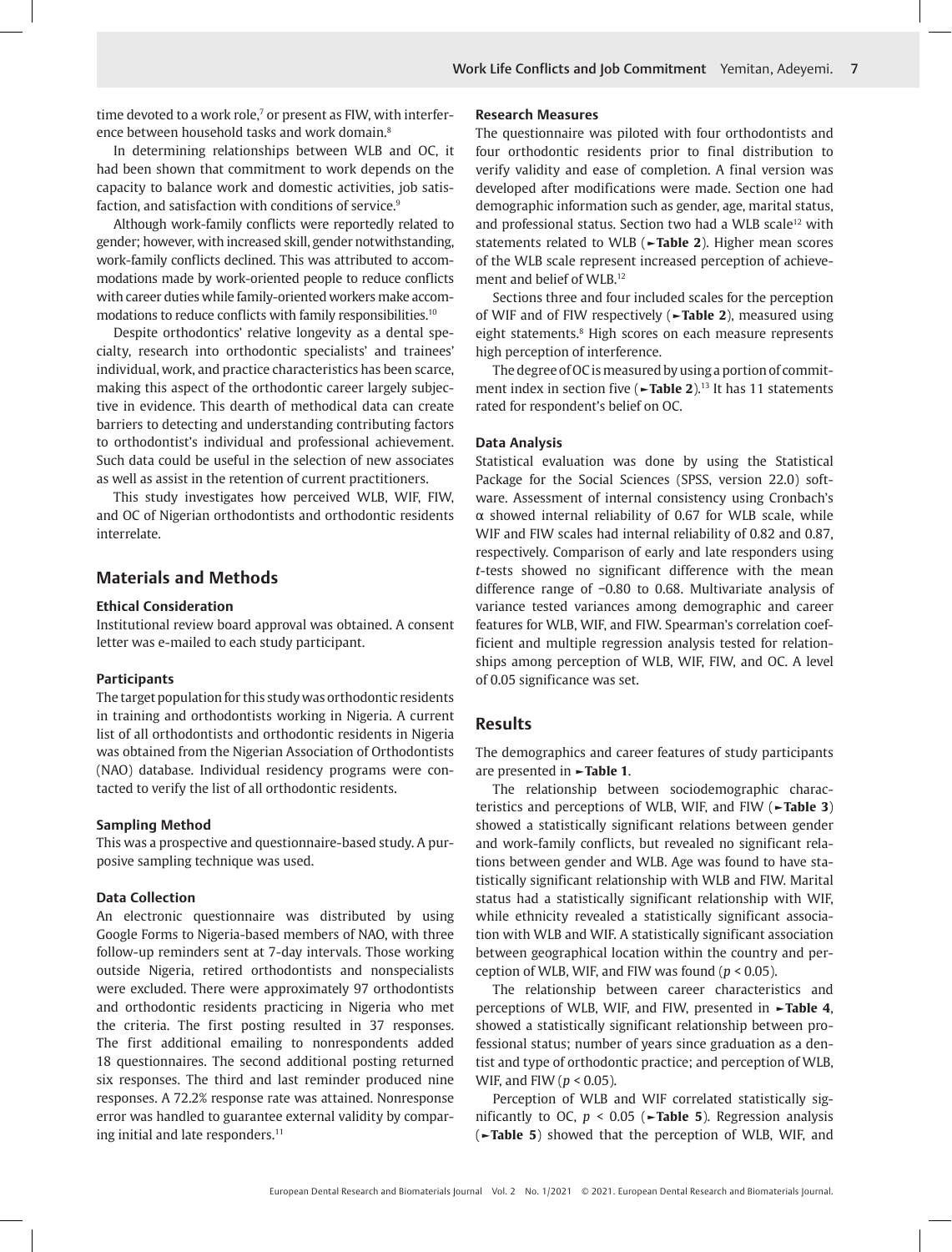| Variable                            | n  | %    |
|-------------------------------------|----|------|
| Gender                              |    |      |
| Male                                | 21 | 30   |
| Female                              | 49 | 70   |
| Total                               | 70 | 100  |
| Age group (y)                       |    |      |
| $21 - 30$                           | 13 | 18.6 |
| $31 - 40$                           | 19 | 27.1 |
| $41 - 50$                           | 23 | 32.9 |
| $51 - 60$                           | 11 | 15.7 |
| $61 - 70$                           | 4  | 5.7  |
| Total                               | 70 | 100  |
| Marital status                      |    |      |
| Single                              | 4  | 5.7  |
| Married                             | 64 | 91.4 |
| Widow/widower                       | 2  | 2.9  |
| Total                               | 70 | 100  |
| Ethnicity                           |    |      |
| Yoruba                              | 52 | 74.3 |
| Igbo                                | 11 | 15.7 |
| Other                               | 7  | 10   |
| Total                               | 70 | 100  |
| Geographical location               |    |      |
| North-West                          | 3  | 4.3  |
| North-Central                       | 3  | 4.3  |
| South-South                         | 10 | 14.3 |
| South-East                          | 1  | 1.4  |
| South-West                          | 53 | 75.7 |
| Total                               | 70 | 100  |
| Career status                       |    |      |
| Consultant/specialist               | 37 | 52.9 |
| Senior registrar                    | 20 | 28.6 |
| Junior registrar                    | 13 | 18.6 |
| Total                               | 70 | 100  |
| Number of years post-BDS graduation |    |      |
| $0 - 10$                            | 12 | 17.1 |
| $11 - 20$                           | 37 | 52.9 |
| $21 - 30$                           | 13 | 18.6 |
| $31 - 40$                           | 8  | 11.4 |
| Total                               | 70 | 100  |
| Type of practice                    |    |      |
| Government                          | 42 | 60   |
| Private                             | 8  | 11.4 |
| Both                                | 20 | 28.6 |
| Total                               | 70 | 100  |

**Table 1** Sociodemographics and career characteristics of respondents

Abbreviation: BDS, Bachelor of Dental Surgery.

FIW explains 16.7% of the variability of OC, F  $(3,66) = 4.407$ ,  $p < 0.01$ ,  $R^2 = 0.167$ .

#### **Discussion**

The findings in this study revealed statistically significant relationships between respondents' demographic/career characteristics and their perception of WLB, WIF, and FIW (**►Tables 3** and **4**). Gender showed a statistically significant relationship with WIF and FIW (**►Table 3**). Previous studies found that women with household tasks and childcare responsibilities engaging in employments to maintain their skills and source of income contribute to work-family conflicts.<sup>14,15</sup> It was also suggested that because men characteristically sacrifice time at home for work activities, while women sacrifice time at work for home obligations, WIF happened more than FIW among males.<sup>16-18</sup>

The present study found that marital status of orthodontists and orthodontic residents has a statistically significant relationship with perception of WIF (**►Table 3**), in agreement with previous study which found that married workers gave more importance to families compared with work.<sup>19</sup>

In agreement with a study that reported age as an indicator of work-life conflict,<sup>20</sup> this present study found that age had a statistically significant relationship with WLB and FIW (**►Table 3**). This may be related to lower workload enjoyed by older employees, which may lead to greater success with WLB and reduced conflict between work and home responsibilities.21

A statistically significant relationship between career characteristics and perceived WLB, WIF, and FIW (**►Table 4**) was found in our study, in agreement with previous study which found that individuals in high-status occupation categories reported greater interference than those in low-status occupation categories.22 It was suggested that higher demands placed on higher occupation status may require taking work home.

Our results found perceived WLB had a statistically significant and negative correlation with OC (**►Table 5**), which is however weak with 32.4% correlation. The weak negative relationship between WLB and OC could imply that other influences, for instance, quality of life as orthodontists, the practice involved in orthodontics, level of patient interactions, relationships with other staff and colleagues, and the respect derived from being an orthodontist may influence orthodontists' job commitment. The present study, however, differs from previous studies that observed a positive significant association between WLB and OC.<sup>23-25</sup> It was suggested that occupations with busy work calendar often face a struggle to maintain a good WLB, with direct impact on OC.

The link between WLB and OC was described by a theory,26 which suggests that existing WLB policies encourage workers contribution in an organization in a way that the workers obliged to apply hard work in exchange for such rewards. Therefore, an individual whose personal life constrained by the working environment in an organization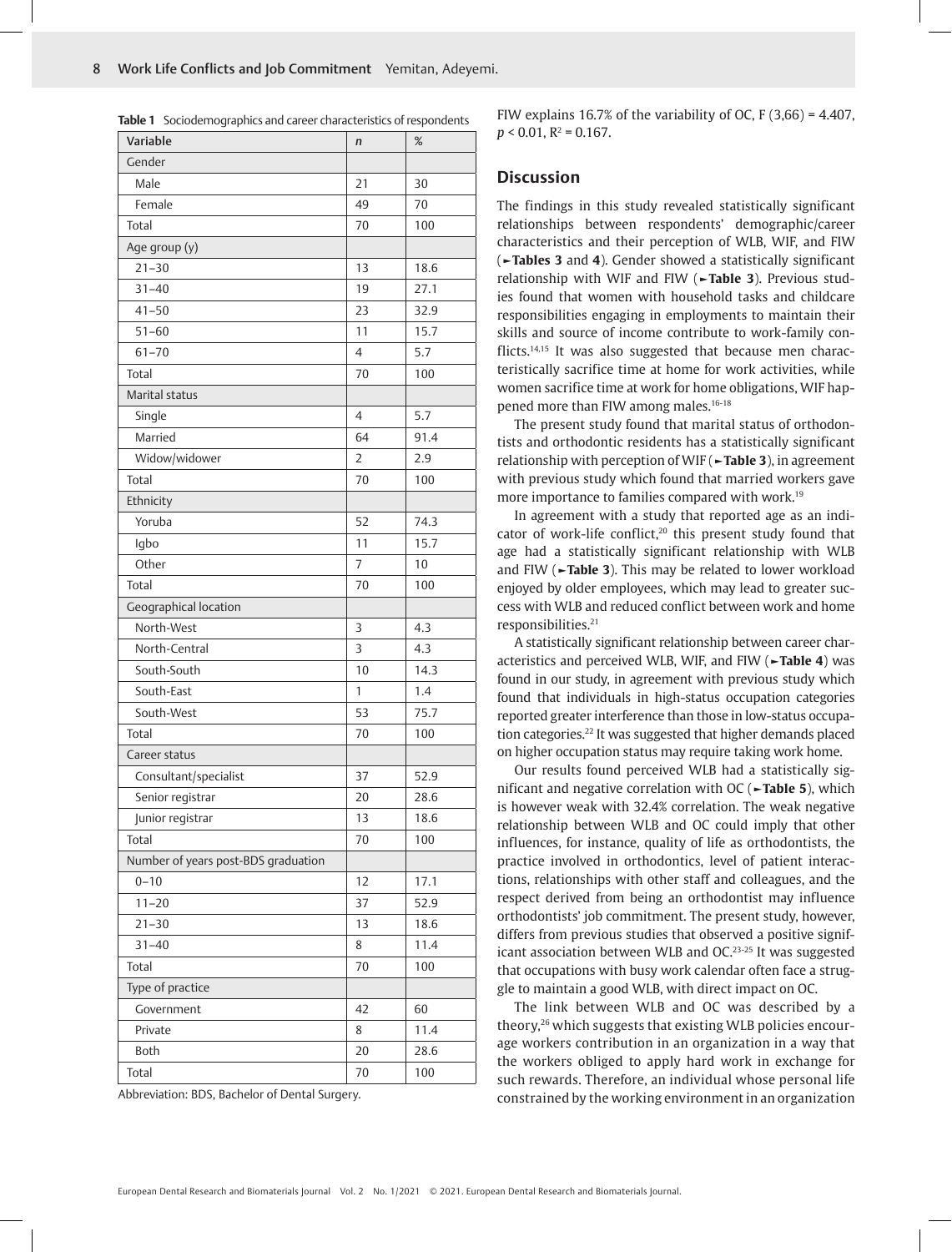| Work life balance scale                                              | Mean | SD   |
|----------------------------------------------------------------------|------|------|
| Allows time balance between work and family                          | 5.66 | 1.58 |
| Work demands not compromising family tasks                           | 5.50 | 1.77 |
| Allows fulfilling personal life and adequate work duties             | 6.34 | 0.70 |
| Allows successful orthodontic career                                 | 5.77 | 1.58 |
| Helps retention in the orthodontic profession                        | 5.19 | 1.49 |
| Mean                                                                 | 5.69 | 0.97 |
| Work interference with family scale                                  |      |      |
| Too tired after work to do things I love to do                       | 5.54 | 1.35 |
| Work load inhibits my personal interests                             | 4.80 | 1.59 |
| Family/friends disapprove preoccupation with work while at home      | 4.01 | 1.77 |
| Work takes up time that I desire to spend with family/friends        | 4.80 | 1.65 |
| Mean                                                                 | 4.79 | 1.28 |
| Family interference with work scale                                  |      |      |
| Frequently tired at work because of home responsibilities            | 2.69 | 1.39 |
| Personal responsibilities take away from my work                     | 2.59 | 1.62 |
| Friends dislike my preoccupation with personal matters while at work | 2.01 | 1.10 |
| Personal matters uses time that I desire to spend on work            | 2.10 | 1.30 |
| Mean                                                                 | 2.35 | 1.16 |
| Organizational commitment scale                                      |      |      |
| I may perhaps go into a different occupation                         | 2.41 | 1.72 |
| I foresee being in this profession for several years                 | 6.07 | 1.18 |
| My selected career is a good choice                                  | 2.11 | 1.53 |
| I am indecisive about the choice of this profession                  | 5.77 | 1.21 |
| I would still practice this occupation despite not needing money     | 3.29 | 1.80 |
| I am occasionally discontented with this profession                  | 3.29 | 1.80 |
| I do not plan to give up my profession since I love it               | 5.09 | 1.73 |
| I was educated for another occupation                                | 1.59 | 1.11 |
| My profession is ideal for what I want to do in life                 | 5.79 | 1.02 |
| I wish I am in another profession                                    | 2.13 | 1.44 |
| I am disenchanted with this occupation                               | 1.57 | 0.96 |
| Mean                                                                 | 3.56 | 0.49 |
| Abbreviation: SD, standard deviation.                                |      |      |

**Table 2** The mean and standard deviation (SD) for statements related to each scale

is more likely to leave the organization to work where it is possible to balance work and family activities.<sup>27</sup>

The results from the present study showed that perceived WIF had a statistically significant and negative relationship with OC. This study corroborates previous studies that reported WIF negatively correlates with affective commitment.28-30 It however contradicts studies that reported WIF positively relates with continuance commitment in which the cost associated with leaving an organization influences commitment.31

The present study found a positive association between perception of FIW and OC, which was however not statistically significant. Although there have been reports suggesting negative relations between FIW and affective commitment; 29 others found no association.<sup>31,32</sup>

Cinamon's<sup>33</sup> hypothesis which stated that work impacts family life more negatively than family impacts work life was corroborated by the present study. A plausible explanation for this difference may be obtained from the boundary theory which proposed that the domains of WIF and FIW can be separated to create and maintain a mental boundary.<sup>34,35</sup>

#### **Implications**

Results from this study shows the need for the health industry to review the working conditions of orthodontists and orthodontic residents and to plan better human resource policies that are more family friendly knowing that orthodontists and orthodontic residents may experience family-work conflicts that can lead to reduced OC. There is a need for family-friendly policies that allows more flexibility so that orthodontists are able to arrange time for their family, hence reducing the interference brought to work. Human resources department can also plan for onsite facilities such as childcare nurseries to help orthodontists play their family role.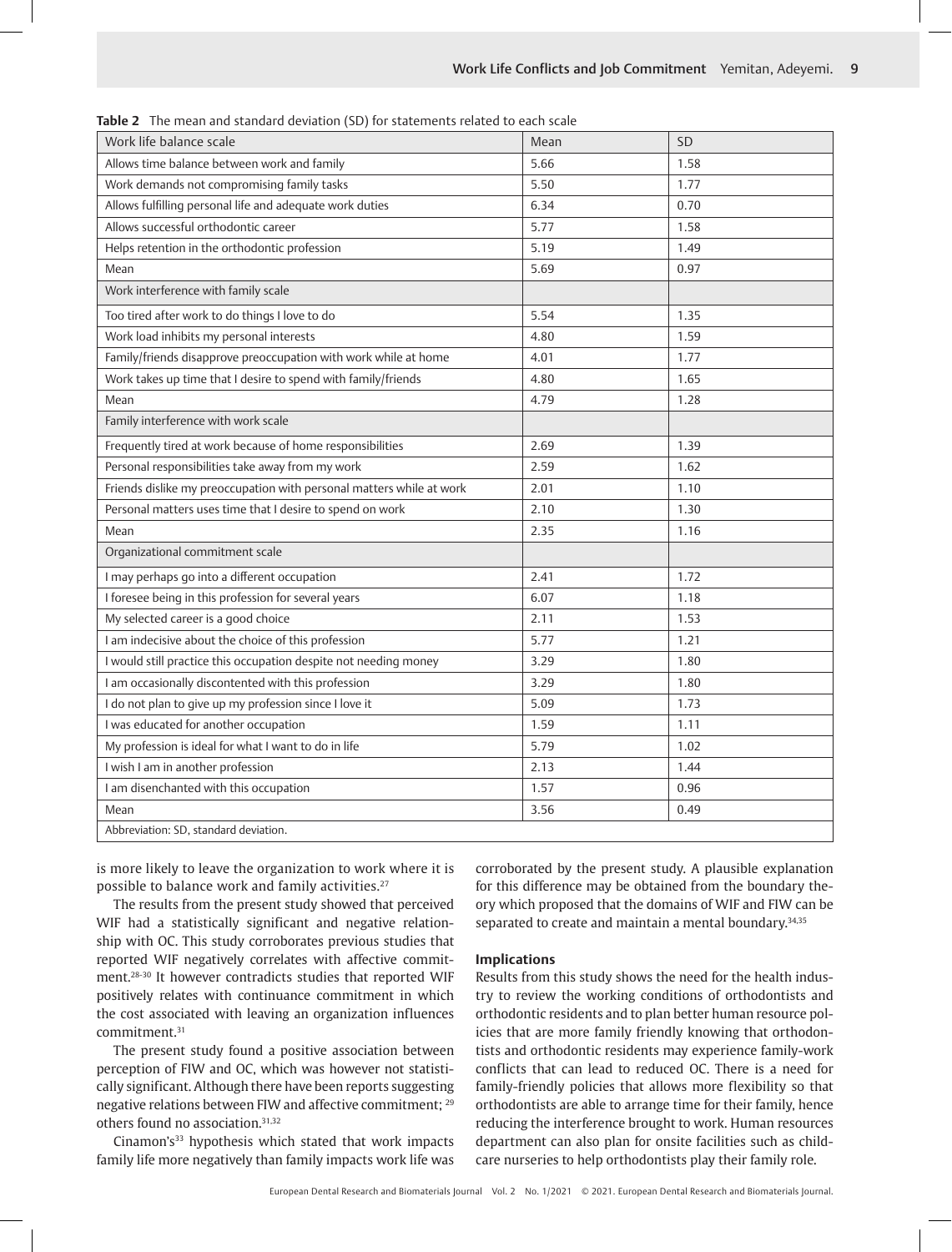| Variable                                    | $\mathsf{n}$ | Mean | <b>SD</b> | F     | <i>p</i> -Value      |
|---------------------------------------------|--------------|------|-----------|-------|----------------------|
| Perception of work life balance             |              |      |           |       |                      |
| Gender                                      | 70           | 1.70 | 0.46      | 1.616 | 0.168                |
| Age group                                   | 70           | 2.63 | 1.13      | 4.476 | 0.000c               |
| Marital status                              | 70           | 2.00 | 0.42      | 1.358 | 0.207                |
| Ethnicity                                   | 70           | 1.46 | 0.93      | 2.285 | 0.017a               |
| Geographical location                       | 70           | 5.36 | 1.29      | 1.795 | 0.021a               |
| Perception of work interference with family |              |      |           |       |                      |
| Gender                                      | 70           | 1.70 | 0.46      | 7.657 | 0.000c               |
| Age group                                   | 70           | 2.63 | 1.13      | 1.547 | 0.104                |
| Marital status                              | 70           | 2.00 | 0.42      | 4.806 | 0.000c               |
| Ethnicity                                   | 70           | 1.46 | 0.93      | 2.675 | $0.011$ <sup>a</sup> |
| Geographical location                       | 70           | 5.36 | 1.29      | 1.838 | 0.029a               |
| Perception of family interference with work |              |      |           |       |                      |
| Gender                                      | 70           | 1.70 | 0.46      | 2.740 | $0.040$ <sup>a</sup> |
| Age group                                   | 70           | 2.63 | 1.13      | 1.956 | 0.032a               |
| Marital status                              | 70           | 2.00 | 0.42      | 1.817 | 0.083                |
| Ethnicity                                   | 70           | 1.46 | 0.93      | 0.708 | 0.684                |
| Geographical location                       | 70           | 5.36 | 1.29      | 2.371 | 0.003 <sup>b</sup>   |

**Table 3** The relationship between sociodemographic characteristics and perceptions of work life balance, work interference with family, and family interference with work

Abbreviation: SD, standard deviation.

a Significant at <0.05 level

b Significant at <0.01 level

c Significant at <0.001 level

**Table 4** The relationship between career characteristics and perceptions of work life balance, work interference with family, and family interference with work

| Variable                                    | $\mathsf{n}$ | Mean | <b>SD</b> | F     | <i>p</i> -Value      |
|---------------------------------------------|--------------|------|-----------|-------|----------------------|
| Perception of work life balance             |              |      |           |       |                      |
| Career status                               | 70           | 1.66 | 0.78      | 3.916 | 0.000c               |
| Post-BDS graduation (years)                 | 70           | 2.24 | 0.88      | 2.836 | 0.001 <sup>b</sup>   |
| Type of practice                            | 70           | 1.69 | 0.89      | 4.135 | 0.000c               |
| Perception of work interference with family |              |      |           |       |                      |
| Career status                               | 70           | 1.66 | 0.78      | 3.783 | $0.010$ <sup>a</sup> |
| Post-BDS graduation (years)                 | 70           | 2.24 | 0.88      | 2.708 | 0.003 <sup>b</sup>   |
| Type of practice                            | 70           | 1.69 | 0.89      | 2.681 | $0.011$ <sup>a</sup> |
| Perception of family interference with work |              |      |           |       |                      |
| Career status                               | 70           | 1.66 | 0.78      | 2.649 | $0.045^{\circ}$      |
| Post-BDS graduation (years)                 | 70           | 2.24 | 0.88      | 2.075 | $0.022$ <sup>a</sup> |
| Type of practice                            | 70           | 1.69 | 0.89      | 2.611 | $0.013$ <sup>a</sup> |

Abbreviations: BDS, Bachelor of Dental Surgery; SD, standard deviation.

a Significant at <0.05 level

b Significant at <0.01 level

c Significant at <0.001 level

#### **Limitations**

Limitations that characterized the present study design include the study's inability to establish causal relationship. This is attributed to use of cross-sectional data which may show associations between studied variables,

but cannot establish that such associations were causal. Therefore, prospective studies using in-depth interviews would allow future research to explore further and investigate the causal influences among the relationships found in this study.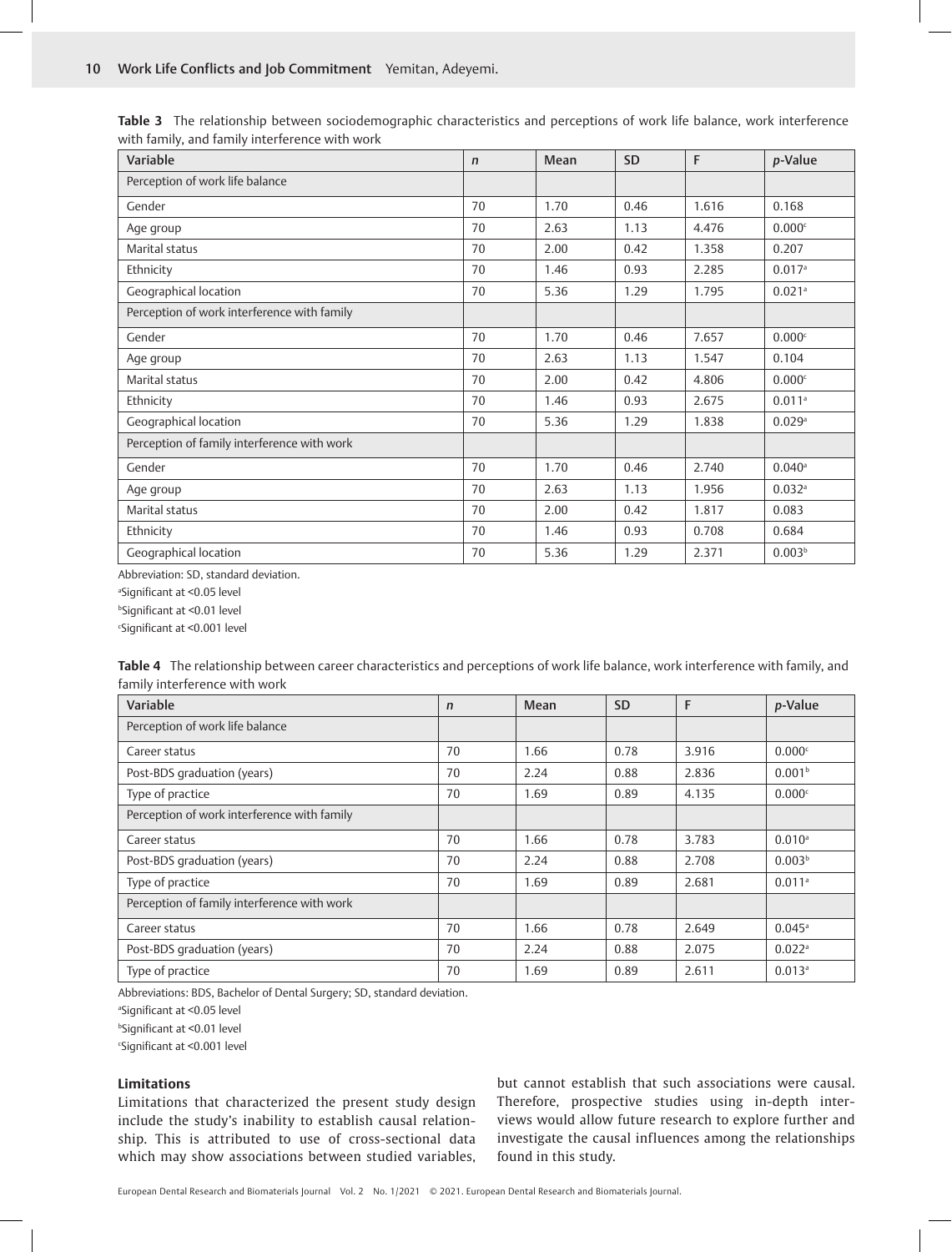| Variable                                   |          | $\overline{2}$ | 3                     | $\overline{4}$       |  |
|--------------------------------------------|----------|----------------|-----------------------|----------------------|--|
| Correlation                                |          |                |                       |                      |  |
| 1. Organizational Commitment               |          | $-0.324^b$     | $-0.247$ <sup>a</sup> | 0.072                |  |
| 2. Perceived work life balance             |          |                | 0.068                 | $-0.099$             |  |
| 3. Perceived work interference with family |          |                |                       | $0.266$ <sup>a</sup> |  |
| 4. Perceived family interference with work |          |                |                       |                      |  |
| Regression analysis                        |          |                |                       |                      |  |
| Model                                      | β        | <b>SE</b>      | β                     | Significance         |  |
| Perceived work life balance                | $-0.148$ | 0.057          | $-0.295$              | $0.011$ <sup>a</sup> |  |
| Perceived work interference with family    | $-0.097$ | 0.044          | $-0.256$              | $0.032$ <sup>a</sup> |  |
| Perceived family interference with work    | 0.047    | 0.049          | 0.111                 | 0.347                |  |
| $D^2$ $0.157$ $0.157$ $0.01$               |          |                |                       |                      |  |

**Table 5** Results of correlation between perception of work-life balance, perception of work interference with family, perception of family interference with work, and organizational commitment

R2 = 0.167, F (3,66) = 4.407, *p* < 0.01

Abbreviation: SE, standard error.

a Significant at *p*<0.05 level

b Significant at *p*<0.01 level

The use of questionnaires to obtain data regarding self-perceptions from respondents assumes honesty and no bias from the respondents which creates a limitation on reliability of data.

## **Conclusion**

This study found that perceived WLB and WIF significantly contributed to the level of OC among Nigerian orthodontists and orthodontic residents.

Regression analysis found a model with perception of WLB, WIF, and FIW that accounts for 16.7% of the variation in OC.

#### **Note**

Institutional review board approval was obtained from the ethical review board of Aminu Kano Teaching Hospital, with approval number NHREC/28/01/2020/AKTH/EC/2874.

# **Funding**

None.

#### **Conflict of Interest**

None declared.

#### **References**

- 1 Roth SF, Heo G, Varnhagen C, Glover KE, Major PW. Job satisfaction among Canadian orthodontists. Am J Orthod Dentofacial Orthop 2003;123(6):695–700
- 2 Bateman LE, Collins JM, Cunningham SJ. A qualitative study of work-life balance amongst specialist orthodontists in the United Kingdom. J Orthod 2016;43(4):288–299
- 3 Alqahtani ND, Alshehry K, Alateeq S, et al. An assessment of job satisfaction: a cross-sectional study among orthodontists of Saudi Arabia. J Orthod Sci 2018;7(1):4
- 4 Herscovitch L, Meyer JP. Commitment to organizational change: extension of a three-component model. J Appl Psychol 2002;87(3):474–487
- 5 Clark SC. Work/family border theory: a new theory of work/life balance. Hum Relat 2000;53(6):747–770
- 6 Carlson DS, Kacmar KM. Work-family conflict in the organization: do life role values make a difference? J Manage 2000;26(5):1031–1054
- 7 Weckström S. Working mothers in Finland: a cross-country comparison of work to family interference, work characteristics and satisfaction with life. Finn Yearb Popul Res 2011;46: 71–94
- 8 Gutek BA, Searle S, Klepa L. Rational versus gender role explanations for work-family conflict. J Appl Psychol 1991;76(4):560–568
- 9 Beauregard TA, Henry LC. Making the link between work-life balance practices and organisational performance. Hum Resour Manage Rev 2009;19(1):9–22
- 10 Cinamon RG, Rich Y. Work-family conflict among female teachers. Teach Teach Educ 2005;21(4):365–378
- 11 Lindner JR, Murphy TH, Briers GE. Handling nonresponse in social science research. J Agric Educ 2001;42(4):43–53
- 12 Chaney CA. Work-life variables influencing attrition among beginning agriscience teachers of Texas [doctoral dissertation]. Texas Tech University. Available at: https://oaktrust. library.tamu.edu/handle/1969.1/5950. Accessed 2007
- 13 Blau GJ, Paul A, St. John N. On developing a general index of work commitment. J Vocat Behav 1993;42(3):298–314
- 14 Porter S, Ayman R. Work flexibility as a mediator of the relationship between work-family conflict and intention to quit. J Manage Organ 2010;16(3):411–424
- 15 Warren T. Working part-time: achieving a successful 'work-life' balance? Br J Sociol 2004;55(1):99–122
- 16 Jennings J, McDougald M. Work-family interface experiences and coping strategies: implications for entrepreneurship research and practice. Acad Manage Rev 2007;32(3):747–760
- 17 Eby LT, Casper WJ, Lockwood A, Bordeaux C, Brinley A. Work and family research in IO/OB: Content analysis and review of the literature (1980-2002). J Vocat Behav 2005;66(1):124–197
- 18 Geurts SAE, Taris TW, Kompier MAJ. Dikkers JSE, van Hooff MLM, Kinnunen UM. Work-home interaction from a work psychological perspective: development and validation of a new questionnaire, the SWING. Work Stress 2005;19(4):319–339
- 19 Martins LL, Eddleston KA, Veiga JF. Moderators of the relationship between work-family conflict and career satisfaction. Acad Manage J 2002;45(2):399–409